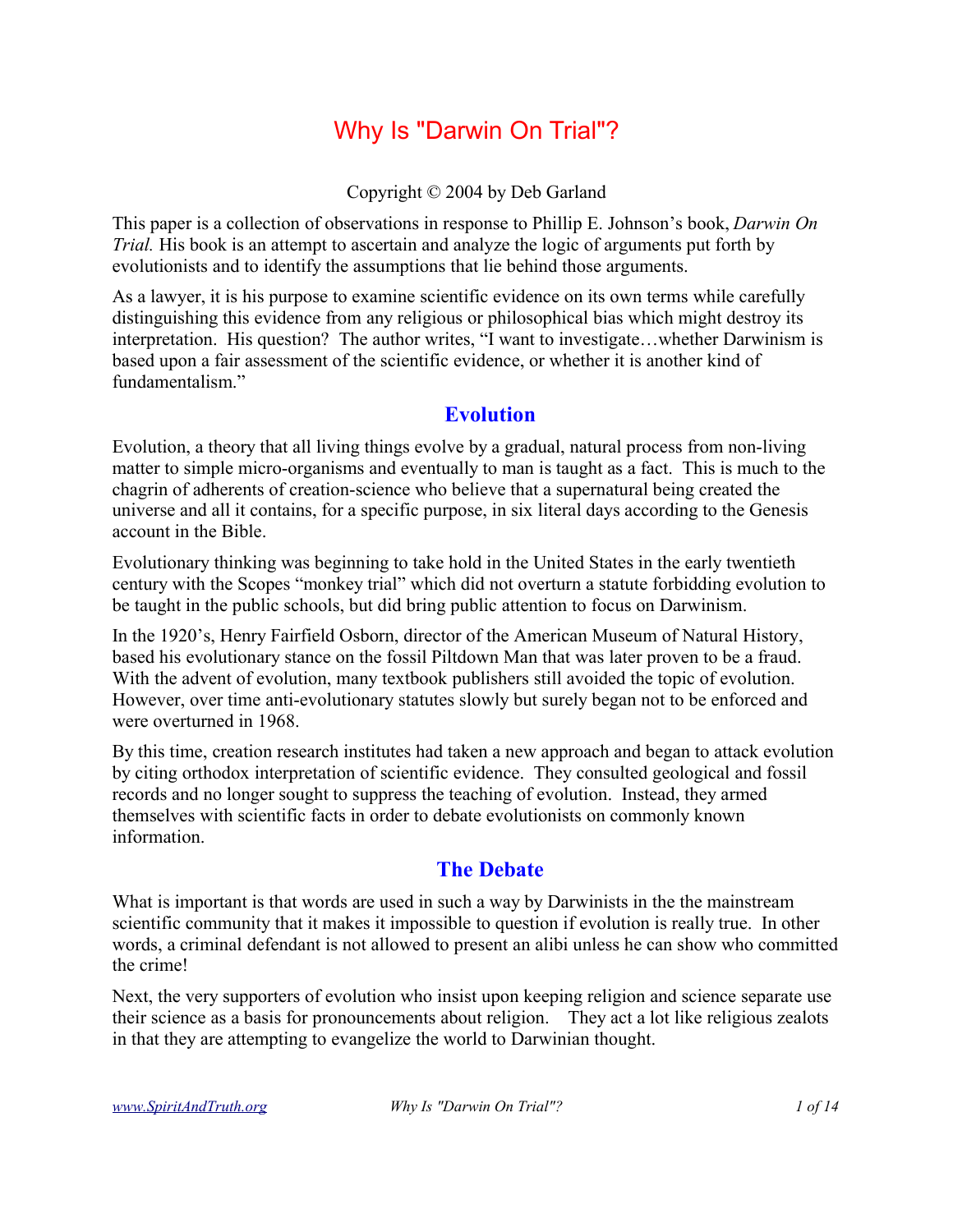# **Motivation**

It appears to me that the presentation of evolution as fact instead of theory is intentional. For example, this theory continues to be propagated regardless of the lack of scientific evidence for transformational forms in the fossil record. It is also promoted even though there exists historical events like the eruption of Mt. St. Helen's which has shown that what scientists thought was evidence for an old earth is really proof for a young earth. For this reason, I doubt that evolution will ever be totally eliminated. But, then again, I could be wrong!

It seems that many evolutionists insist on closing their eyes and ears to the truth regardless of what factual evidence is presented to them. In reality they do not want to know how creation came into existence, but are merely looking for an excuse whereby they can continue to reject the Creator.

Still, I hope that as history progresses, new findings will expose the false assumptions underlying evolution and provide support for creation-science. In the meantime, it must be recognized that both evolution and creation-science are adhered to by faith and that equal time must be given to each so that all men will be given the opportunity to make up their own minds about which is true.

# **Evolution's Propositions**

In Darwin's *The Origin of Species,* which was rushed into publication to ace out Alfred Russell Wallace's attempt to postulate a similar theory of evolution, three propositions were made. First, that "the species are not immutable." New species appear over the earth's long history by a natural process called "descent with modification."

Second, this evolutionary process can account for all or nearly all of the diversity of life since all living things are descended from a very small number of common ancestors, perhaps from a single microscopic ancestor!

Third, natural selection or "survival of the fittest" guided this process. We know that natural selection occurs when a baby born with birth defects may not live to maturity and reproduce. However, Darwinism goes beyond this claim and asserts that this same principle makes it possible that a bacterial cell can produce descendants over billions of years that result in trees, flowers, bees, birds, and human beings.

# **Natural Selection**

It is natural selection that is most prominent in Darwinian evolution. These variations or mutations are randomly occurring genetic changes which produce often harmful, visible effects in an organism. Rarely do they improve an organism's ability to survive and reproduce.

In addition, most organisms produce more offspring than will survive. Since these are the only individuals that will reproduce, their "survival of the fittest" characteristics are passed on to the next generation and spread throughout the species. Given enough time, it is possible that these random kinds of mutations can aid the species without any assistance from an intelligent being.

This supposes, of course, that Darwin's theory is true! Because he could not cite examples of natural selection in nature, Darwin resorted to an argument by analogy. He compared natural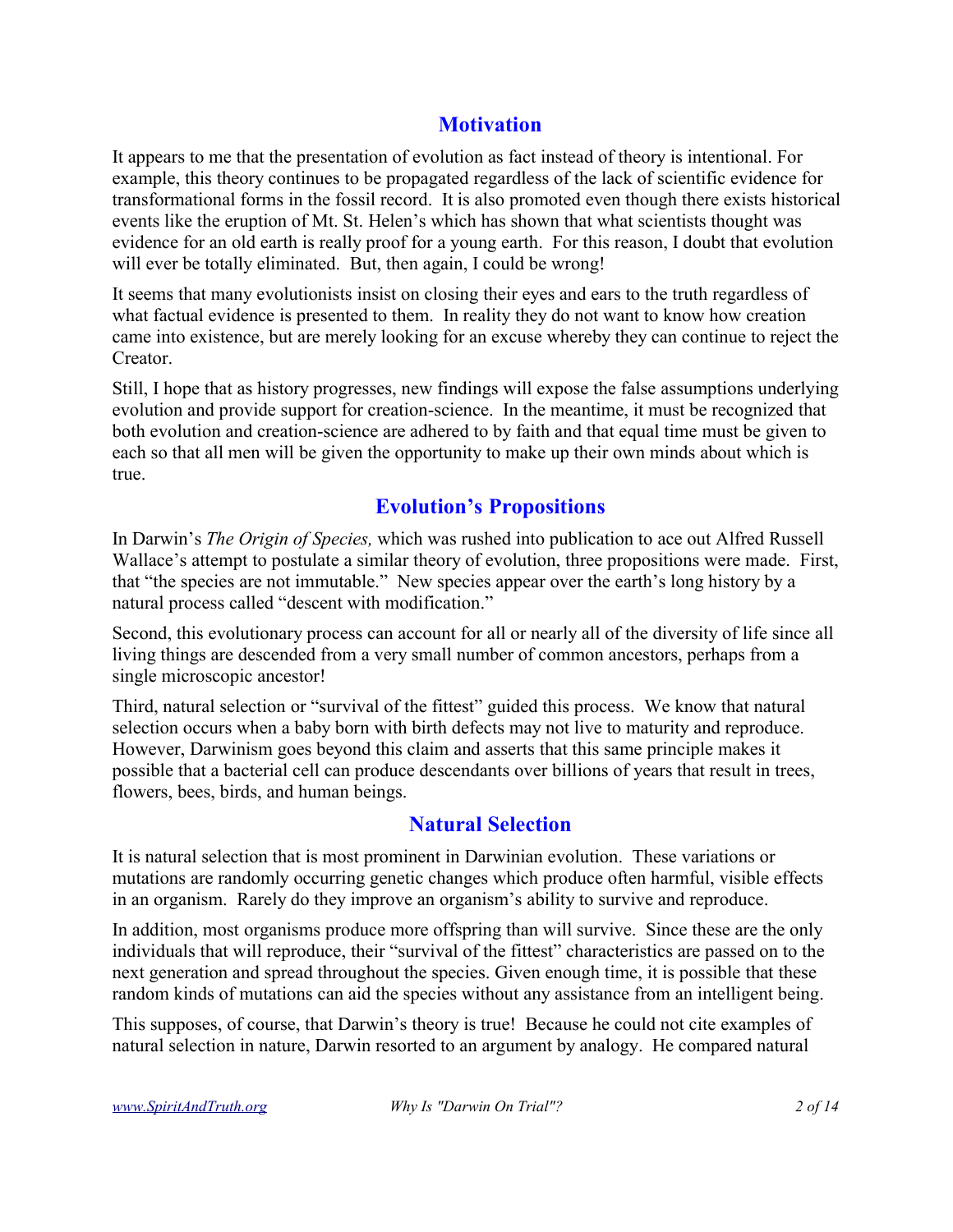selection with artificial selection where intelligent breeders handpicked plants and animals with which to breed other suitable plants and animals respectively.

# **Intelligent Design**

The result from this analogy is the false idea that purposeless natural processes can substitute for intelligent design. In my opinion, the example Darwin gave to illustrate the proposed effects of random chance actually underscores the need for intelligent design! If he were to try to replicate these changes using truly random chance in nature, he would not have gotten the same results because intelligence and random chance are not synonymous. I think that Darwin was so intent on finding evidence of natural selection, that he forgot that he had to discover it within the context of nature for it to be accepted as truth. Instead, he chose illogical means to justify the end he so desperately sought.

What is even more astonishing is that Darwin choose to compare random chance with human intelligence in his attempt to reject God. It seems he would have steered clear of any kind of intelligence just in case there was a connection between the intelligent gifting of man and the supernatural divine being of God.

# **Genetic Limitations and Variations**

Regardless of why Darwin cited artificial selection, it has been shown that there are definite limits to the amount of variation that can occur in a species. A genetic limit is reached no matter how much time is allowed to pass. The evidence for this fact faced Darwin in his day and his followers down through the years have yet to produce conclusive evidence otherwise.

Another problem facing Darwinism is that natural selection is a tautology. "Those organisms that leave most offspring leave most offspring." Of course, we know this is absurd in that other traits are just as important as whether an organism can reproduce. For example, an animal must have characteristics that allow it to defend itself against predators and provide food for itself if it is ever to reach the age of maturity when it can reproduce. If not, then this statement can never be fulfilled and would therefore be declared false.

Using deductive arguments is another way to present this natural selection theory. For instance, "all organisms must reproduce; all organisms exhibit hereditary variations; hereditary variations differ in their effect on reproduction; therefore variations with favorable effects on reproduction will succeed, those with unfavorable effects will fail, and organisms will change." Again, reproduction is the sole factor used in determining the natural selection of an organism and this can result in few or many variations in a species leading to its extinction or survival. As one can see, this argument does not prove that the theory of evolution is true.

# **Changes in Environment**

Natural selection can be viewed as a scientific hypothesis, but what evidence confirms that natural selection is an innovative evolutionary process capable of producing new kinds of organisms? In light of actual evidences of variations in species, it is apparent that peculiar circumstances can affect species in a great way, but have not yet resulted in new species.

For instance, a drought on the Galapagos Islands in 1977 caused a shortage of small seeds which are food for Darwin finches. As a result, the larger birds that could eat the larger seeds survived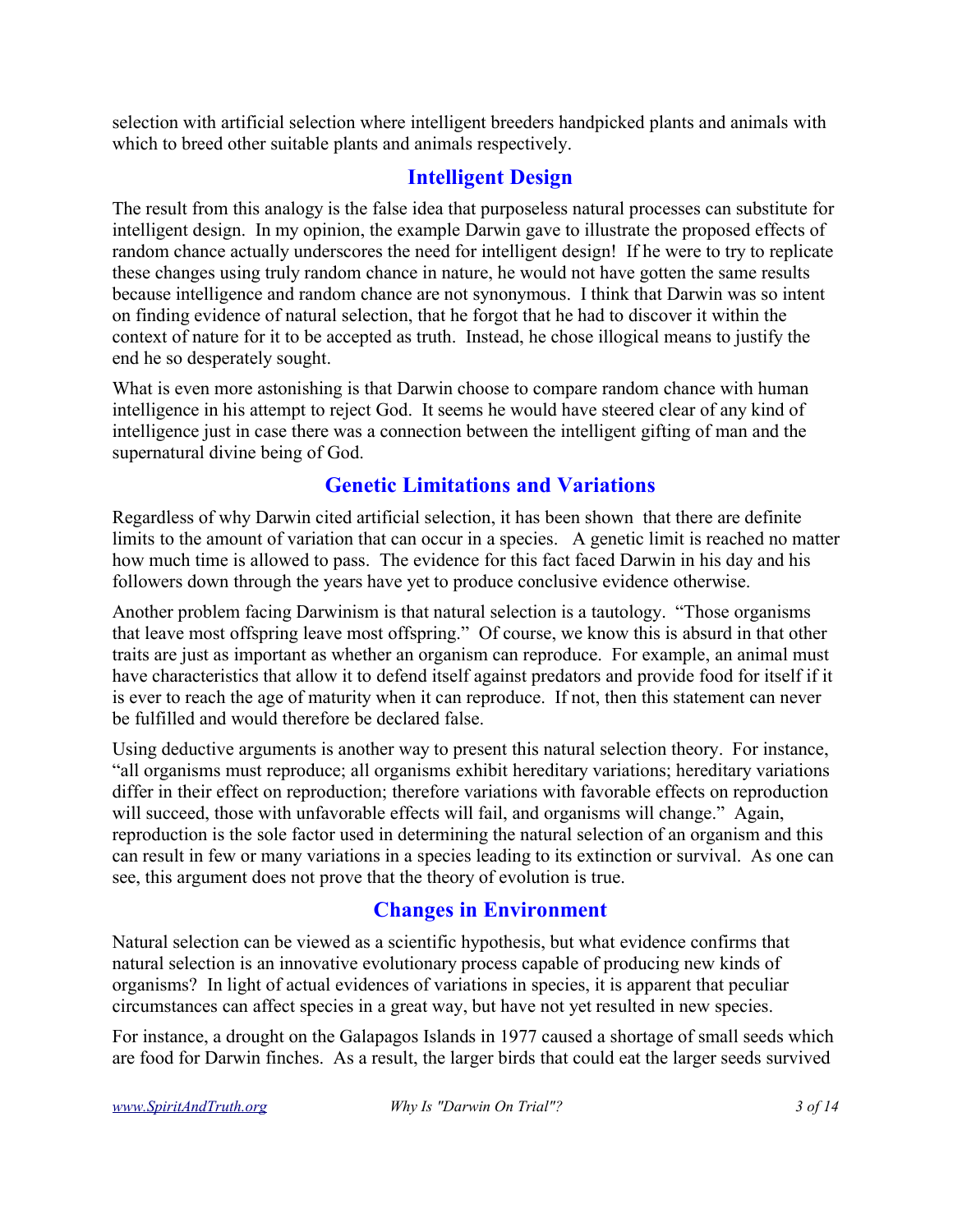while the smaller birds did not. Soon the population of birds was composed of the larger birds due to their larger offspring.

While this change occurred, it does not prove that natural selection can produce new species, new organs, or other major or minor changes that are permanent. On the contrary, once circumstances change back to what they were formerly, the size of the birds will revert back to their original size with the smaller birds born surviving when smaller seeds are once again available. To promote natural selection as a fact based on a scientific hypothesis which can't be proven due to the lack of limited physical evidence is sheer folly.

# **Natural or Supernatural Intervention?**

Finally, natural selection is seen as a philosophical necessity because the alternative, a supernatural means beyond human understanding, is too threatening. The liberals with an emphasis on being open-minded are closed to only one possibility. This is sheer hypocrisy!

What should be sought for is empirical evidence to determine which of all possible alternatives are true of natural selection. Yet, Darwinists seek only that which will confirm the only theory they are able to tolerate. I believe that this is the supposedly tolerant person becoming intolerant. In other words, *tolerance is only permitted when it aligns with one's viewpoint, which is not tolerance at all, but intolerance in disguise.*

Natural selection preserves or destroys something that already exists. However, mutations must be present for this process to take place. Instead of instantaneous creation or "saltations," those sudden leaps or macro-mutations by which a new type of organism appears in a single generation, Darwin came up with a gradual process of micro-mutations over long periods of time using familiar natural forces that are in evidence today. At all costs, he avoided anything that appeared or could be construed to be a miracle. In other words, he explained great changes using naturalistic principles which depended on the materialistic world.

# **Evolving Complex Structures?**

However, what Darwin did not count on was that the fossil record over time would not provide evidence of transformational species as his theory required. Not only that, but logically, as complex organs and organisms evolved, how would they survive during the time it took for them to become useful, especially if the complex organ or organism was dependent on other accompanying simple or complex structures to function? What is the probability that a random chance could coordinate the required mutations for all the necessary structures simultaneously? It seems to me that postulating something that requires both randomness and design might be a bigger miracle than instantaneous special creation! Miracles would have to be done at every step of the way over years. Again, what Darwin seeks to avoid, he inadvertently faces once again. I think all Darwin's detours lead back to God!

Take an eye or wing, for example. Would the mutation of 5 percent of an eye equal 5 percent vision? Of course not! It takes the optic nerve and brain to allow the eye to function and perform the task of giving vision. And what would a partially developed wing accomplish except to hinder the creature from foraging for food or escaping a predator before it could fly making these same abilities possible? Either essential adjunct apparatus are simultaneously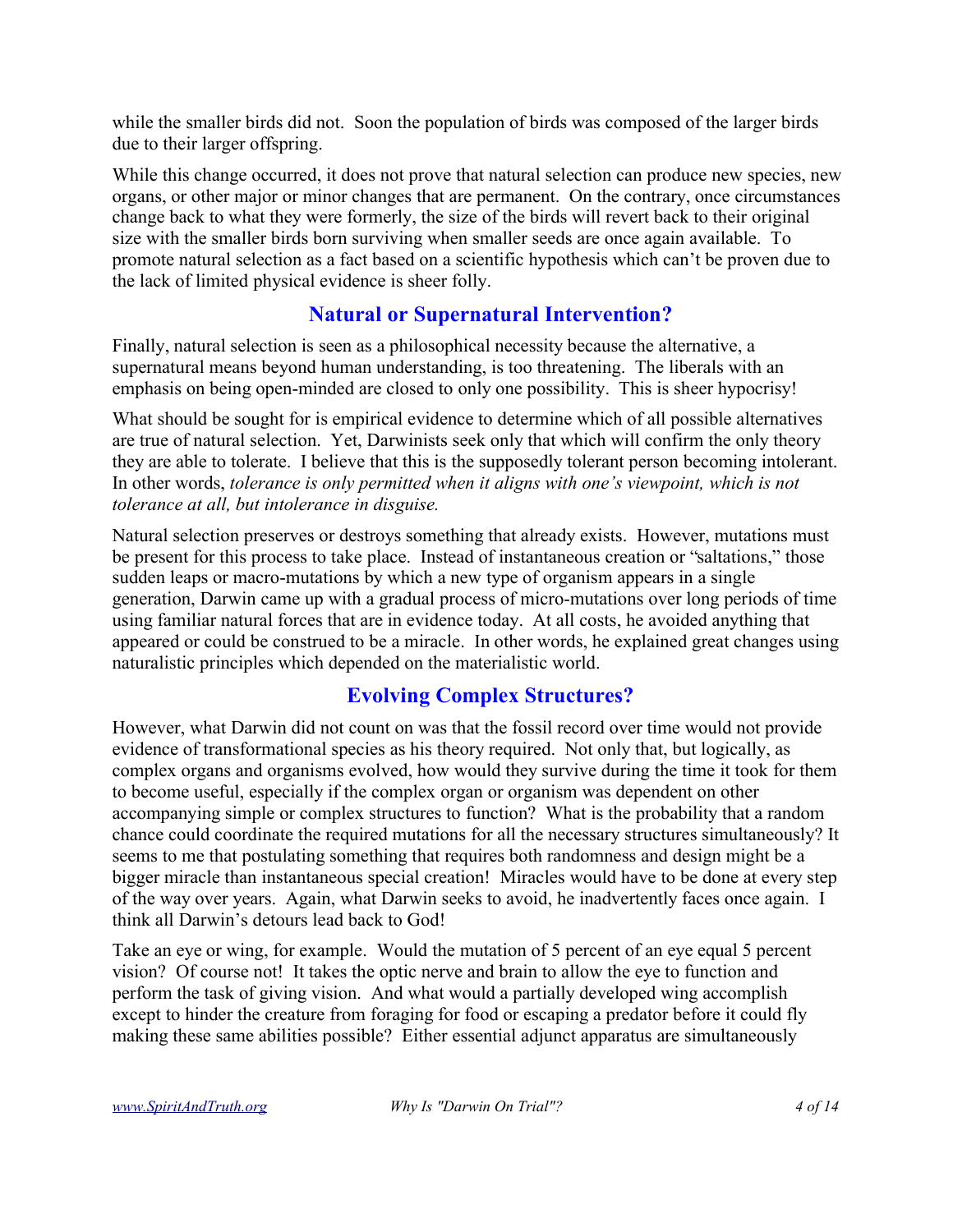needed for an evolutionary change to take place successfully or a leap from one successful form to another is necessary so as not to jeopardize the life of a species as it evolves.

As can be seen, gradual mutation is not rooted in factual evidence, nor in plausible theory, but in pure unrealistic speculation devoid of logic. Darwinians are so attached to their theory that they will defend it beyond reason. Even though Darwin himself said, "If it could be demonstrated that any complex organ existed which could not possibly have been formed by numerous, successive, slight modifications, my theory would absolutely break down," his followers continue to believe in his theory without scientific proof.

While evolution by macro-mutation is impossible, this fact alone does not prove that evolution by micro-mutation is probable or even possible. Some have thought that the micro-mutations which occur in an embryo later become macro-mutations upon maturity. Still others have tried to find the middle ground between these two processes and suggest something in-between the two.

Another principle of Darwinism is that an organism will not and does not mutate or evolve unless there is a reason for it to do so. Of course, this explains why some species have not changed at all throughout earth's history. There was no reason to evolve. Conversely, if variations have occurred, the evolutionist says that there was a reason for them to evolve. The supporters of Darwinism can have it both ways with this approach.

Genetic engineering is another way that mutations or variations have been introduced into species. However, this is artificial selection once again because it is dependent on human intelligence to occur instead of natural selection that involves independent random chance.

What I see is that whatever evidence creationists throw at the Darwinists, they have an answer. It doesn't seem to matter if one answer to a situation contradicts another. The Darwinist compartmentalizes his thinking so that he can avoid facing the real reason why he is committed to evolution and not special creation. He would have to admit that there is a supernatural and divine Creator.

# **Bones of Contention**

Perhaps the biggest conflict Darwinism has to deal with is the fossil record. Just because fossils exist for extinct species does not necessarily imply evolution! In the early nineteenth century, Darwin's foes were paleontologists who believed that these mass extinctions were the result of catastrophic events and that new species appeared without any evolutionary ancestors.

Over time this viewpoint was replaced by the uniformitarian geology of Charles Lyell, an older friend of Darwin's, who thought gradual changes were responsible for the results seen in the fossil record and that these were brought about by everyday forces. Even T. H. Huxley warned Darwin that his theory had to be consistent with the evidence in the fossil record and would have to account for the absence of transitional forms.

However, Darwin paid no heed and insisted his theory was correct despite this fact suggesting that the missing links were the result of the extinction. That is why distinct, stable species can exist. Their intermediate forms have vanished due to maladaptation. This appeared to be a reasonable answer during Darwin's lifetime, but since then a lot more fossil beds have been examined and it is quite clear that these missing links have never even existed!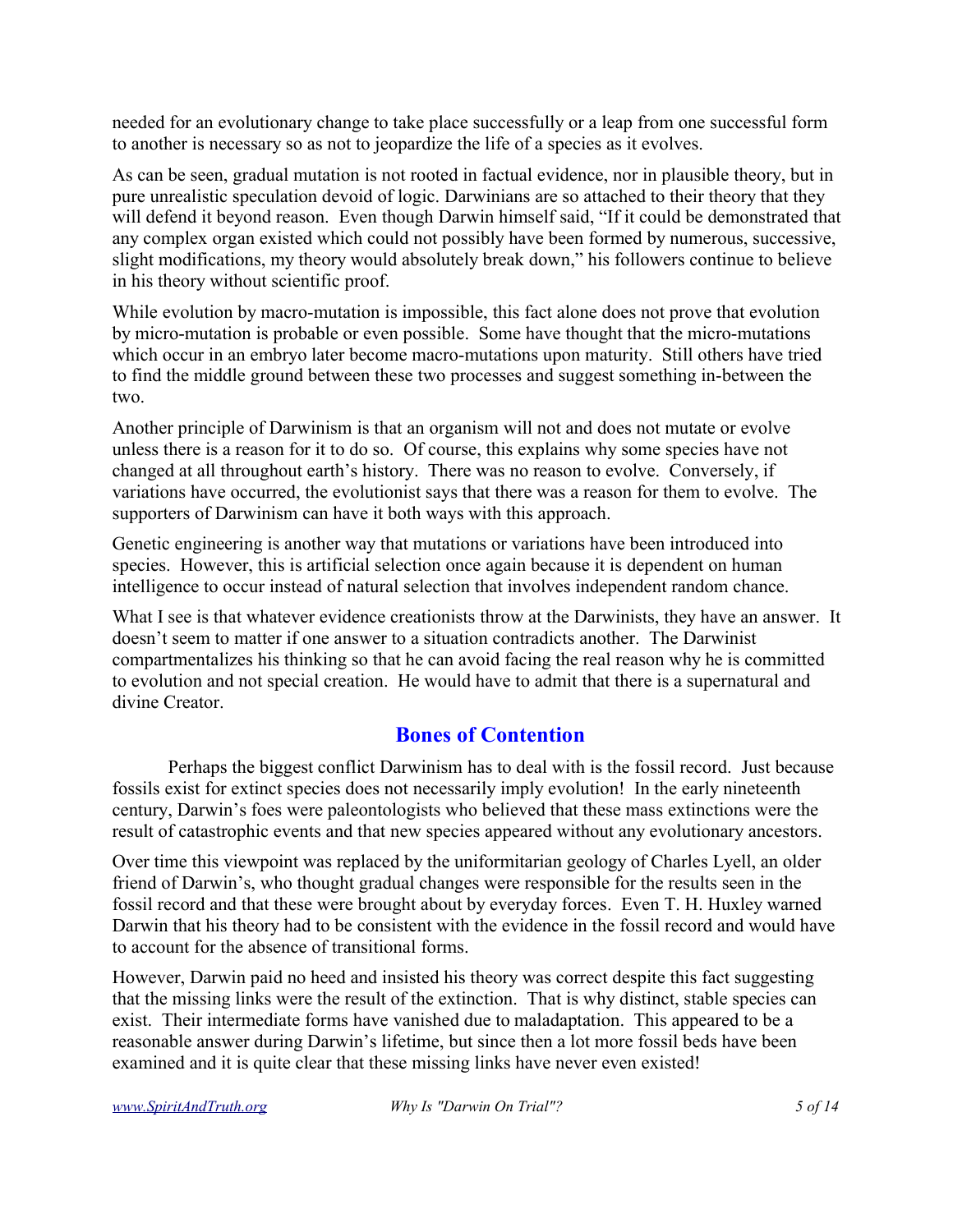To this Darwin replied that the fossil record is incomplete. The missing transitional forms were not preserved because that which is preserved is only a snapshot in time and in particular circumstances. Furthermore, only the hard skeletons of creatures were preserved and not the soft tissues which were the proof of evolutionary change. Of course, we know now that many of these creatures have been preserved complete and intact in the Burgess Shale fossils and that this statement is not true.

#### **Static Species**

Another aspect of Darwinism is that there is gradual extinction as well as the formation of new creatures. However, this theory has been proved to be false because species that supposedly evolved one from another have been found simultaneously together and lived at the same time. What is more interesting is that the fossil record proves that species are static. They appear in the fossil record in the same form as when they later disappear. Not only that, their appearance is sudden and they are fully formed. Some call this process punctuated equilibrium although most orthodox neo-Darwinists prefer to explain these events as gaps in the fossil record and mosaic evolution through natural selection.

The Cambrian explosion gives Darwinism trouble in that no ancestors of the species found in its fossil record are contained in it. How does a unicellular organism become several complex animal phyla without transitional intermediates? It didn't happen then and it isn't happening now. Darwin cannot explain mass extinctions. Instead catastrophic explanations are more reasonable. The dinosaurs were affected in such a way.

What is astounding to me is that within the writings of Darwinists themselves, doubts are expressed as to the validity of their findings of those in their camp. If each one truly followed the truth, it seems that while variations existed, there would not be the wide disparity among their writings that one finds. Also, the logic of their arguments would be impeccable. This is not what I find!

# **Fact or Theory?**

Evolution is a fact, not a theory, to Darwinists who believe that "descent with modification" explains the biological relationship linking all living creatures together. Creatures are classified according to how they relate to one another and are not just arbitrarily forced into categories at whim.

Essentialists did not try to explain the cause of why certain creatures were placed together, but Darwinists did. That cause was evolution. How else could descendants be related to each other if they did not have a common ancestor? This gave rise to the idea that between the ancestor and descendants there had to have been intermediate transitional forms although there is no proof in the fossil record of their existence.

The Darwinian theory of "descent with modification" combined with the theory of natural selection was used by the Darwinist to explain the difference between the common features held by two distinct creatures (homologies) and those that were not the same (analogies). The former were characteristics retained by the descendants from their common ancestor, but the latter evolved independently by natural selection. This is thought to explain why some birds have webbed feet and swim while others do not, preferring to sit in trees.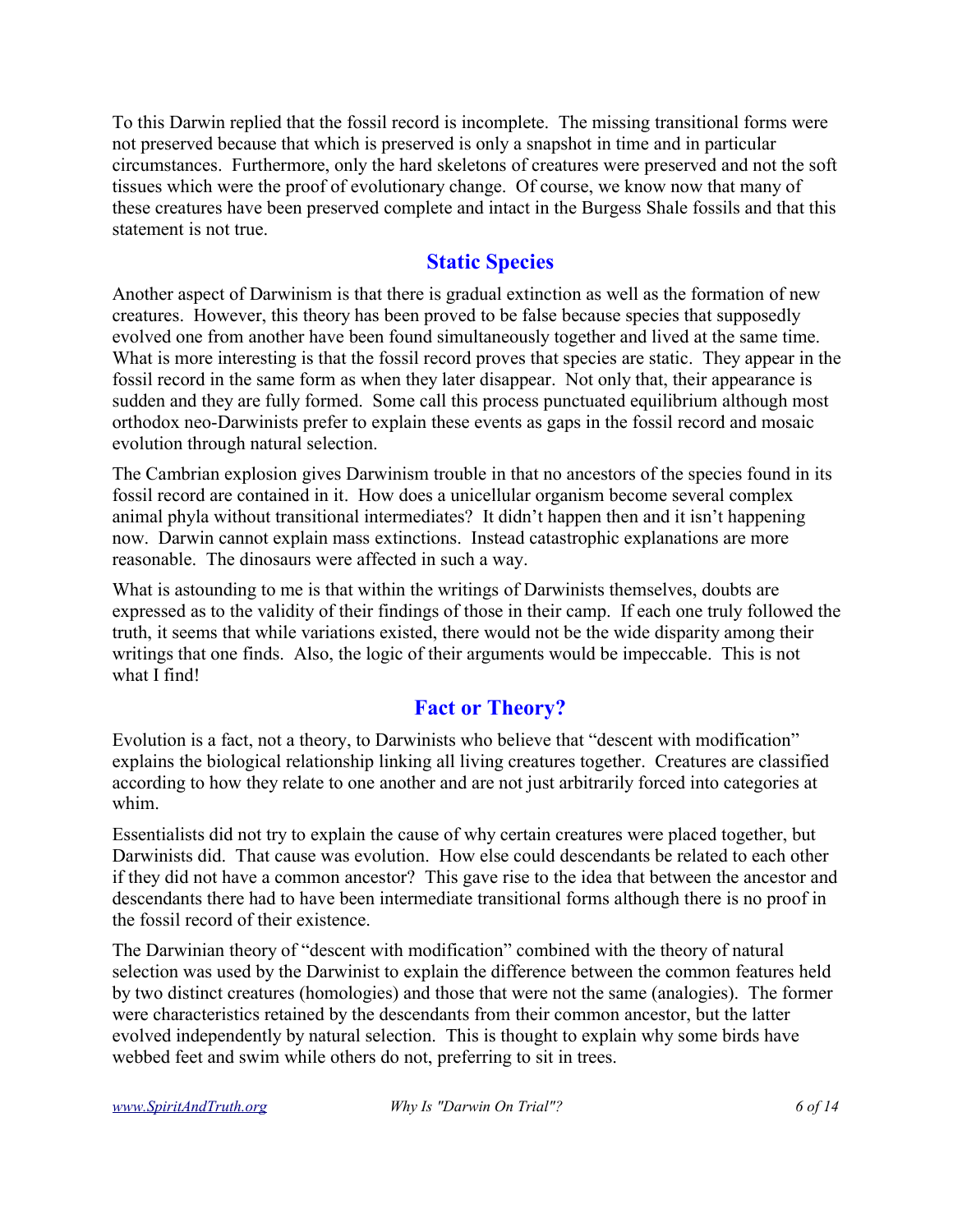What is incredible to me is that Darwin said that he would base his theory on this argument alone! No wonder he was not shaken from his stand by a lack of evidence in the fossil record nor are his followers today. To postulate a theory as an explanation is one thing, but to claim it to be true is another thing.

Instead of evolution being thought of as a testable scientific hypothesis, it is purported to be a fact. To me, if a fact lacks evidence that it is a fact, it is a theory! Not so with evolutionists who equate the fact of evolution with Darwin's theory. They are only able to do this if they believe that evolution is the explanation of what they see occurring in nature and separate it from Darwin's theory which is unsupported in the fossil record.

#### **Supporting Evidence**

Stephen Jay Gould gives his three reasons for believing that evolution is a fact. First, there is micro-evolution. This is true even according to creationists. The question is not, does microevolution happen, but is it responsible for the creation of birds, insects, and trees?

Second, what about imperfections? These are the variations that allow a single ancestor to reproduce different descendants. This commonality can even occur at the embryonic stage so that as creatures mature they become different in characteristics. Of course, this is false.

Third, Gould claims that the fossil record exhibits evidence of macro-evolution in at least two instances. He believes that the mammal-like reptiles and ape-men are transformations. I would disagree. It appears that Darwinists attempt to equate terms that are not synonymous. For instance, if classification of creatures is a fact, then evolution is a fact. One is describing a creature, the other a process. How can two things so different be the same?

Darwinists claim that fish and amphibians descended from an ancestral fish, reptiles from an amphibian ancestor, and birds as well as mammals descended from reptile ancestors separately. What evidence is there for this vertebrate linkage?

One of the key problems with Darwinism is that paleontologists try to shoehorn in evidence for his theory which they believe to be true rather than examining scientific evidence without such bias. Therefore, it has been very tempting to fit an ancestor into a descendant's history whether or not it is scientifically able to do so.

# **Examples**

To begin with, no specific fossil fish species has been identified as an amphibian ancestor even though the rhipidistians are claimed by Darwinists to be a possibility. Even the coelacanth found in the Indian Ocean in 1938 was dissected for this reason, but no adaptations were found that would suggest it could become an amphibian.

Even the fossils of amphibians called Seymouria appear too late in the fossil record to be transformations of amphibians to reptiles. Their reptile-like skeletal characteristics were studied, but it has been determined that they are true amphibians. It is also impossible to use fossils to confirm all of the differences between amphibians and reptiles because the soft parts of their reproductive systems cannot be determined through the fossil record. Since amphibians lay their eggs in water and reptiles lay hard shell eggs on land, it is not certain how evolution would keep a species alive at the same time its reproductive system is being changed.

*www.SpiritAndTruth.org Why Is "Darwin On Trial"? 7 of 14*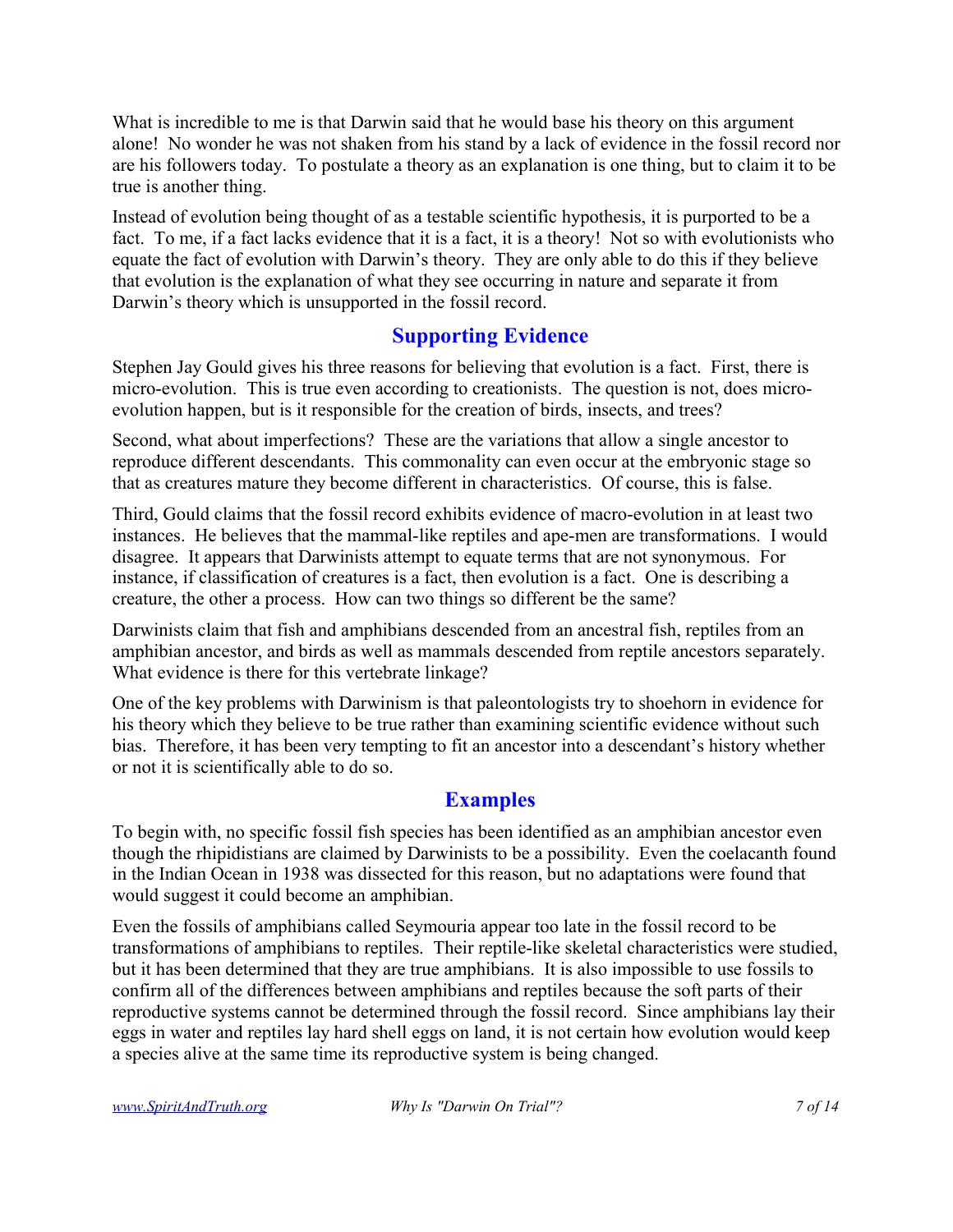The fossil record contains many Therapsida species that Darwinists attempt to claim are intermediate between reptiles and mammals. The jawbones of each are similar except in number of bones and how they attach. It is one thing to note this similarity, but it is another to use it to confirm a transitional species in support of evolution! Not only that, but a single line of descent from an ancestor must be found if Darwin's theory is correct. This means that several of these specimens evolved into separate species of mammals. And if a single ancestor was found, which of the mammal descendants does it belong to or where are the transitional fossils between it and the several mammal species?

The fossil bird Archaeopteryx was discovered shortly after *The Origin of Specie*s was published and had bird-like features. The only problem is that it had claws on its wings and teeth in its mouth. The Hoatzin has claws but no bird today has teeth. This potential reptile to bird intermediate is a possibility but it is far from certain. How could this one specimen become the ancestor to such varied descendants as the hummingbird, penguin, and ostrich?

In regard to the question if apes have evolved into humans, the theory preceded the search for evidence. Therefore, a lot of subjective study has been done instead of objective scientific evaluation. This can be shown by the various fraudulent cases that have developed such as Piltdown and Nebraska Man, even to the point that the British Museum kept Piltdown Man from prying inspection for forty years!

I find it disturbing that Darwinists are so zealous to confirm their theory, that they are willing to forgo a whole-hearted search for truth. Instead, they support their theory with subjective research and evidence, claiming that they have found proof for evolution. If this wasn't enough, they ignore difficulties with Darwin's theory and discard them as unimportant. I am beginning to see that the battle for truth is a spiritual war which can only be fought with the Word of God through the power of the Holy Spirit. Unless God reveals the truth to errant souls, they will remain lost, despite our best human efforts in this area.

# **Examples at the Molecular Level**

The molecular evidence aligns itself quite consistently with the visible characteristics of the creation. In this attempt to classify species by their degree of similarity at the molecular level, it has been found that in some cases that there is no correlation between the molecular structures and their tangible characteristics. For instance, all frog species look pretty much alike, but their molecules differ greatly. The whale, bat, and kangaroo are also examples.

Regardless, many molecular scientists insist that molecular classification is more accurate than its visible counterpart. Since Darwinists assume that relationship between individuals infers they have a common ancestor, they believe that a molecular classification confirms that evolution is a fact. Therefore, a "99 percent" molecular similarity between men and apes confirms Darwinism decisively. This is false because we are not told how these similarities came to exist.

What molecular evidence does tell us is that there is still no evidence for transitional forms or how cellular organisms could have evolved into multicellular plants and animals as witnessed in the fossil record.

Also, molecular biology has confirmed that there are many more divisions in the living world than has been previously recognized. In fact, there are three bacterial kingdoms instead of two.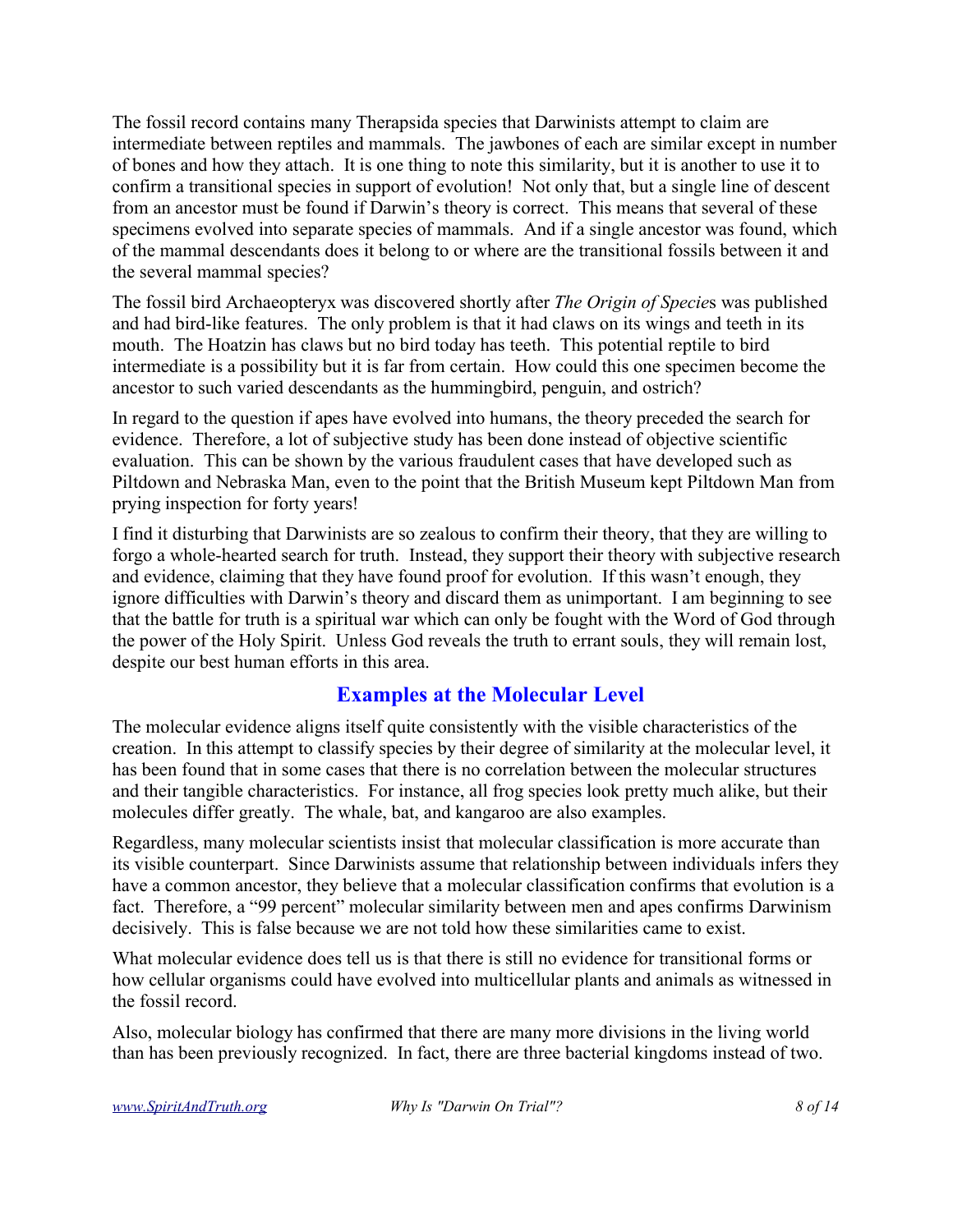Again, biochemists with an evolutionary bent assume that these all came from a single common ancestor, because admitting there is an alternative in terms of a divine Creator is unthinkable. This hypothesis is never tested because empirical evidence does not exist for it.

# **The Molecular Clock**

Another attempt to provide proof that evolution is a fact is the molecular clock. It is a method for molecular biologists to date macro-evolutionary events by comparing the molecular changes in diverse species against the date of evolutionary transitions estimated from the fossil record.

However, one must still assume that there exist common ancestors for creatures who live today, which is a big guess. Allan Wilson and Vincent Sarich have used this clock to estimate that ape and human lineages split between 5 ad 10 million years ago. What is ironic is that the molecular clock hypothesis assumes the validity of the common ancestry thesis which it is supposed to confirm!

Because testing Darwinism by the molecular evidence has never been attempted, one has to ask, "Why not?" People who insist on something are closed to the idea of examining their beliefs in an unbiased light. They want to see what they want to see and incorporate only those ideas and evidences that they think prove themselves to be correct. I don't mind this as long as they don't claim they are unbiased or open-minded, if such a thing is possible rather than to what degree, and are not.

# **Origin of Life**

Darwin wrote about the origin of species, but what about the origin of life? Before biological evolution, what occurred? Some say prebiological or chemical evolution explains how life first evolved from nonliving chemicals. In an attempt to keep a Creator out of the picture, evolutionists are forced to provide a naturalistic explanation for the origin of life.

Ernst Haeckel was the first one to do this in 1871. However, it was not until the early 1950's that Stanley Miller and Harold Urey at the University of Chicago were able to produce a variety of amino acids and other complex compounds by sending a spark through a mixture of gases thought to have existed in the atmosphere of early earth.

Geochemists now state that the atmosphere of the early earth was not as these two suggested. Even under ideal conditions, subsequent experiments have failed to produce some of the necessary chemical components of life. They also showed that the suggested organic compounds would have been subject to chemical reactions making them unsuitable for constructing life. In fact, a prebiotic soup could not have existed!

Of course, just because all of the required chemical components are present on early earth doesn't mean that life will emerge. It is highly improbable that even a complex bacteria could evolve itself into something complex like a multicellular animal by chance. After all, chance assembly is just a naturalistic way to say "miracle" isn't it?

# **Philosophical Arguments**

In the absence of scientific evidence, Darwinists always resort to philosophical argument brushing aside the fact that scientists have failed to duplicate the spontaneous generation of life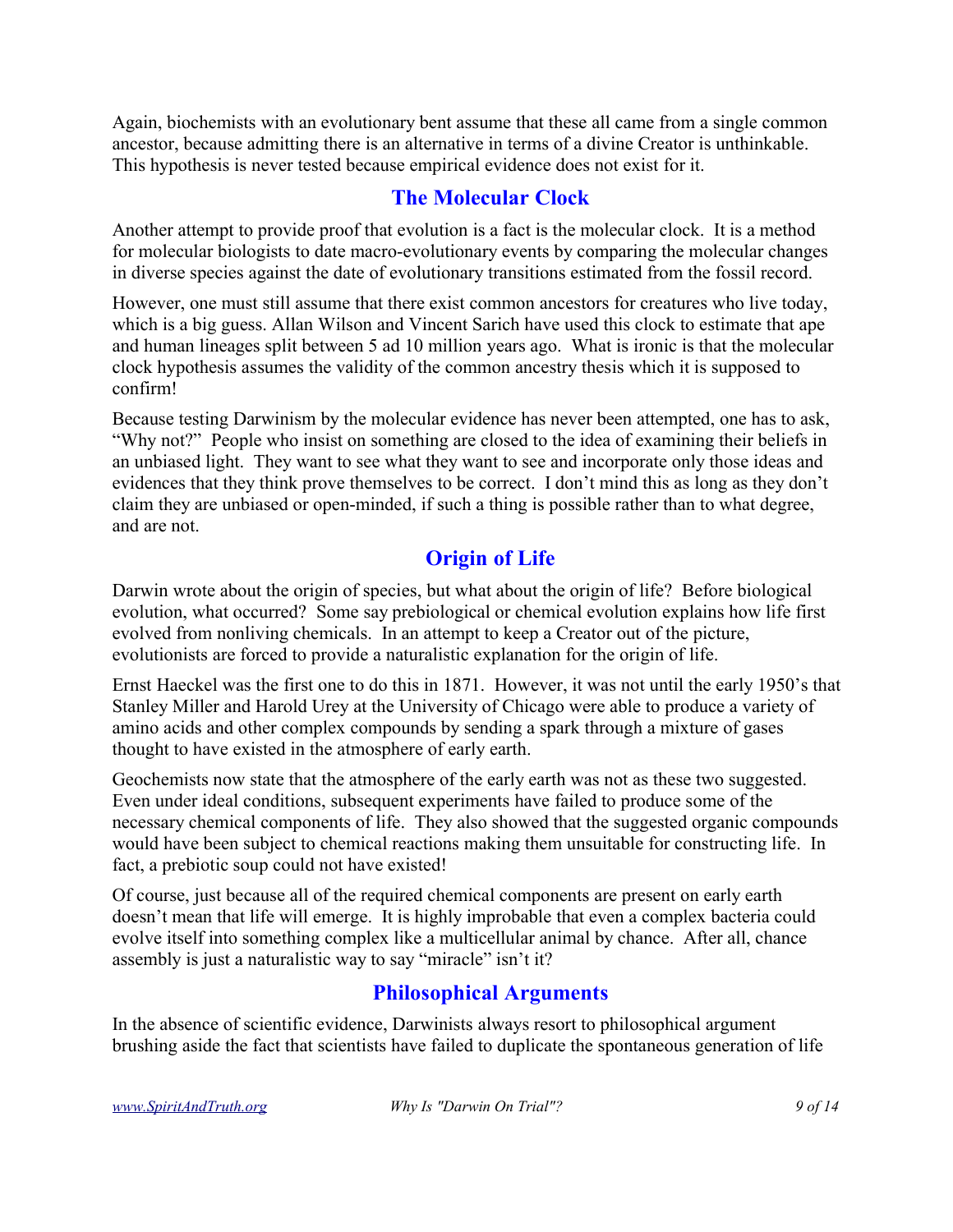in their laboratories. If life exists, it must have a naturalistic process to explain its existence and the difficulties raised are not as unapproachable as they appear. For example, I am alive, therefore, I can work backward to find out how I came to be!

Attempts have been made to ascertain how the first living molecule functioned and evolved. Studies have been done with the nucleic acids of DNA and RNA as well as proteins, but there still exists the problem that a molecule or cell cannot be transformed into complex plants and animals, even over a few billion years.

The complexity of RNA has caused some to suggest that it must have evolved from some simpler genetic system which is no longer in existence. Others like Francis Crick postulate that life originated on another planet and somehow its offspring found its way to earth.

When scientific proof is lacking, I see that Darwinists are quick to come up with explanations that also cannot be proven. They convert theories into facts and a lack of evidence into theories! It is akin to finding a bone and constructing an entire skeleton complete with flesh drawn from the vain imaginations of men.

#### **Science**

The science community has basically come up with rules that prevent any other view other than naturalism from being the tool by which life is understood. In Arkansas, Judge William Overton provided a definition of "science" that eliminated the possibility of any such alternative as creation-science. He specified five essential characteristics of science: 1) It is guided by natural law; 2) It has to be explained by reference to natural law; 3) It is testable against the empirical world; 4) Its conclusions are tentative—that is, not necessarily the final word; and 5) It is falsifiable.

Creation-science appeals to the supernatural, so it is not testable, falsifiable, or explained by reference to natural law. Therefore, it is unscientific and not a viable alternative to naturalistic science, especially since a belief in a Creator and acceptance of the scientific theory of evolution are mutually exclusive!

There are some scientists who declare that such phenomenon as gravity cannot be explained by natural law and that creation-science has empirical evidence for a young earth, a worldwide flood, and special creation. In addition, others view creation not so much as being concerned with the timing or mechanism that the Creator chose to use, but what was His design or purpose.

# **Naturalism and Empiricism**

Ultimately, to totally avoid the idea of a Creator, Darwinists have identified science with a philosophical doctrine known as naturalism. Nature is a closed system of material causes and effects which cannot be influenced by anything external. The assumption is that scientific naturalism is the only reliable path to knowledge and the mutation-selection mechanism is what produces wings and eyes. This is not true because it can be observed to do this. However, holding this philosophy which underlies their thinking excludes them from believing that any other power is available to do it.

The five elements of science denoted above show that Darwinists are committed to science as naturalism, but also to empiricism. The problem with this is that naturalism and empiricism are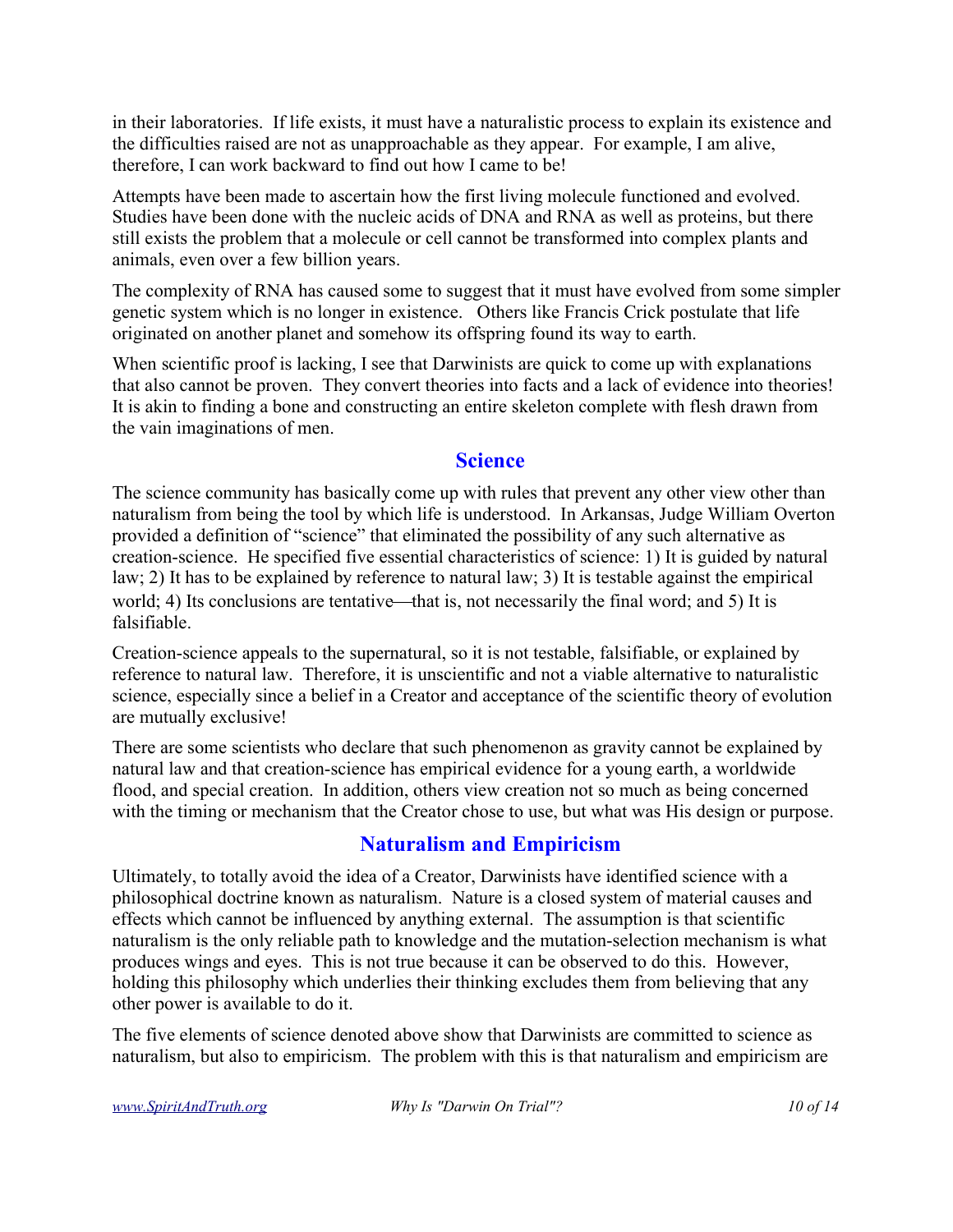not always complementary. In fact, they conflict. For example, creation by Darwinian evolution is just as observable as supernatural creation by God. How can the empirical doctrine of Darwinism then be salvaged?

Darwinists do not take empiricism as the primary value in their system. Instead, they simply treat "science" as equivalent to truth and non-science as fantasy. If they make the rules, then those who oppose them are discredited with claims that they do not understand how science works.

Most of the time this is the result of spiritual blindness rather than attempted deception as seen in the writings of Heinz Pagels who admits to observing intelligent design in the world, but who explains it from a naturalistic philosophical point of view.

Thomas Kuhn suggested that science should be seen through the lens of a paradigm which guided inquiry and research in a given area. When the evidence outgrew the paradigm, make a new one. The problem with this approach is that the questions raised by the first paradigm are seldom answered by the second and are often eventually ignored.

Again, Darwinists avoid God by making their own rules of how, what, and when they want to study. They do not want to know the truth, but are giving the appearance of searching for it. It is the height of hypocrisy. Inquiring minds want to know what they want to know in order to avoid what they do not want to know…God!

# **Darwinist Religion**

Between 1981 and 1984 the National Academy of Sciences changed their stance from viewing science and religion as separate mutually exclusive entities to one that saw them as complementary. It seems that if they could not squelch the opposition of creationism, that they must absorb it into their system to make it subservient to naturalistic evolution. This move gave birth to Darwinist religion.

One of the ways this was done was Stephen Jay Gould's statement that science doesn't intersect theology. The former tells us the age of the earth and the latter tells us how man ought to live. Knowledge is objective, belief is subjective.

William Provine disagrees and states that science is incompatible with religion because: 1) Modern science directly implies that the world is organized according to mechanistic principles; 2) Modern science directly implies that there are no inherent moral or ethical laws, no absolute guiding principles for human society; 3) Human beings are marvelously complex machines; 4) We must conclude that when we die, that is the end of us; and 5) Free will as it is traditionally conceived, does not exist.

The Academy's separation between science and religion is correct only if you refuse to define what each term represents! This lack of definition could then find agreement with those who hold to theistic evolution which is not what the Academy intends at all. Another ambiguity is that scientific naturalists do not see such a contradiction between science and religion at all because for them science is more important than religion and is the only source of true objective knowledge. The difference between the two is not even worth mentioning as the latter can be ignored.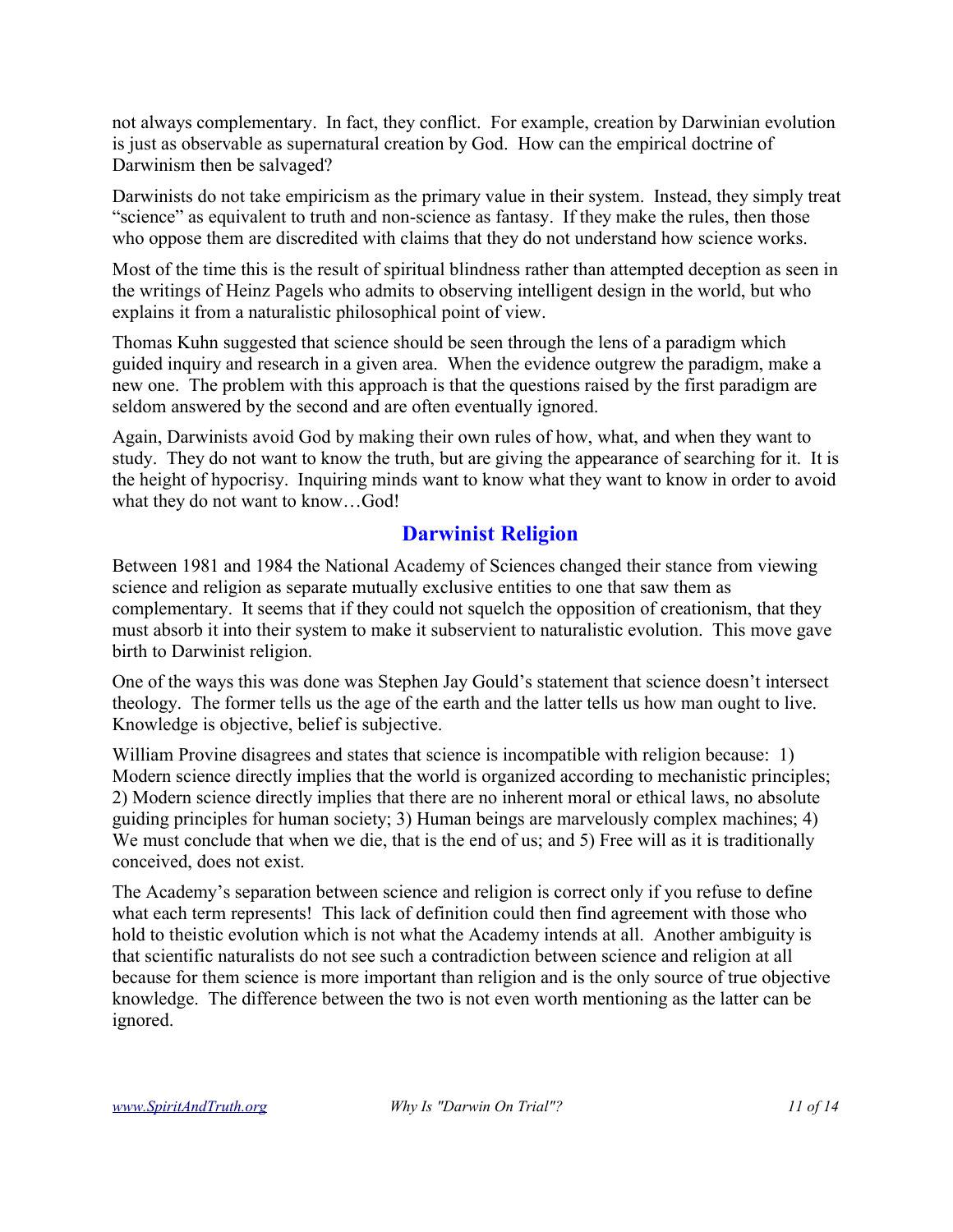The result is that a naturalistic religion is formed. It is a way of harnessing religion's irrational forces for the rational purposes of science to complete its picture of reality. However, the right kind of religion may only be incorporated as the American Scientific Affiliation (ASA) found out when it attempted to maintain that the natural world is God-governed.

# **Religious Humanism**

Ultimately the American philosopher and educational reformer John Dewey launched a movement in 1933 called "religious humanism" whose message was that salvation comes through science. This Humanist Manifesto needed revising in 1973 when it was recognized that the atrocities committed by Hitler and Stalin marred the tenets of the first one. Evolution has become the God we must worship. Even the New Age movement continues to unwittingly promote the naïve optimism of this approach today.

Either Darwinism has liberated mankind from the delusion that its destiny is controlled by some greater power or they are in bondage to the purposeless random chance of evolution or the science technology which they have developed that could ultimately destroy them. Whether optimistic or pessimistic, indoctrination of Darwinism must take place and this is done through the educational system.

I thank God that He has opened my eyes to the many fallacies I was taught as I progressed through the public school system as I prepared to become a teacher! In both the private Lutheran and secular public universities I attended, I was presented with so much that opposed Scripture—from John Dewey to Glasser circle sessions. As time goes on, I see how much humanistic evolutionary thought permeated all of my education. Wow!

# **Evolution or Creation?**

In 1981, the British Museum of Natural History posted two signs that allowed for the possibility of explanations for the origin of life as being either evolution or creation. What angered the Darwinists most was not that creation-scientists had anything to do with this new exhibit's questions, but that Marxist scientists were behind it. The latter believe that evolution occurs at sporadic leaps, such as the revolutions they witness in their own governmental structure rather than the gradual steady evolution claimed by Darwinists who come from a more democratic and free governmental system.

Of course, it wasn't so much the guessing about why the museum scientists did what they did, but rather that they openly questioned neo-Darwinism with its supposed existence of fossil ancestors. This cast doubts on the logical rather than scientific foundation that is used to uphold the orthodox theory of evolution. They even suggested that since the idea cannot be proven to be true and that it has not yet been proven false, that a better theory may someday be found to replace it!

Eventually through opposition, the museum scientists recanted and instead of addressing doubters, it pulled through with clear support for evolution. The new sign ended with the words, "Many people find that the theory of evolution does not conflict with their religious beliefs."

No longer was doubt cast, but when it had been, it never addressed the issues which were many: 1) the lack of transitionals in the fossil record; 2) the sudden explosion of complex life forms at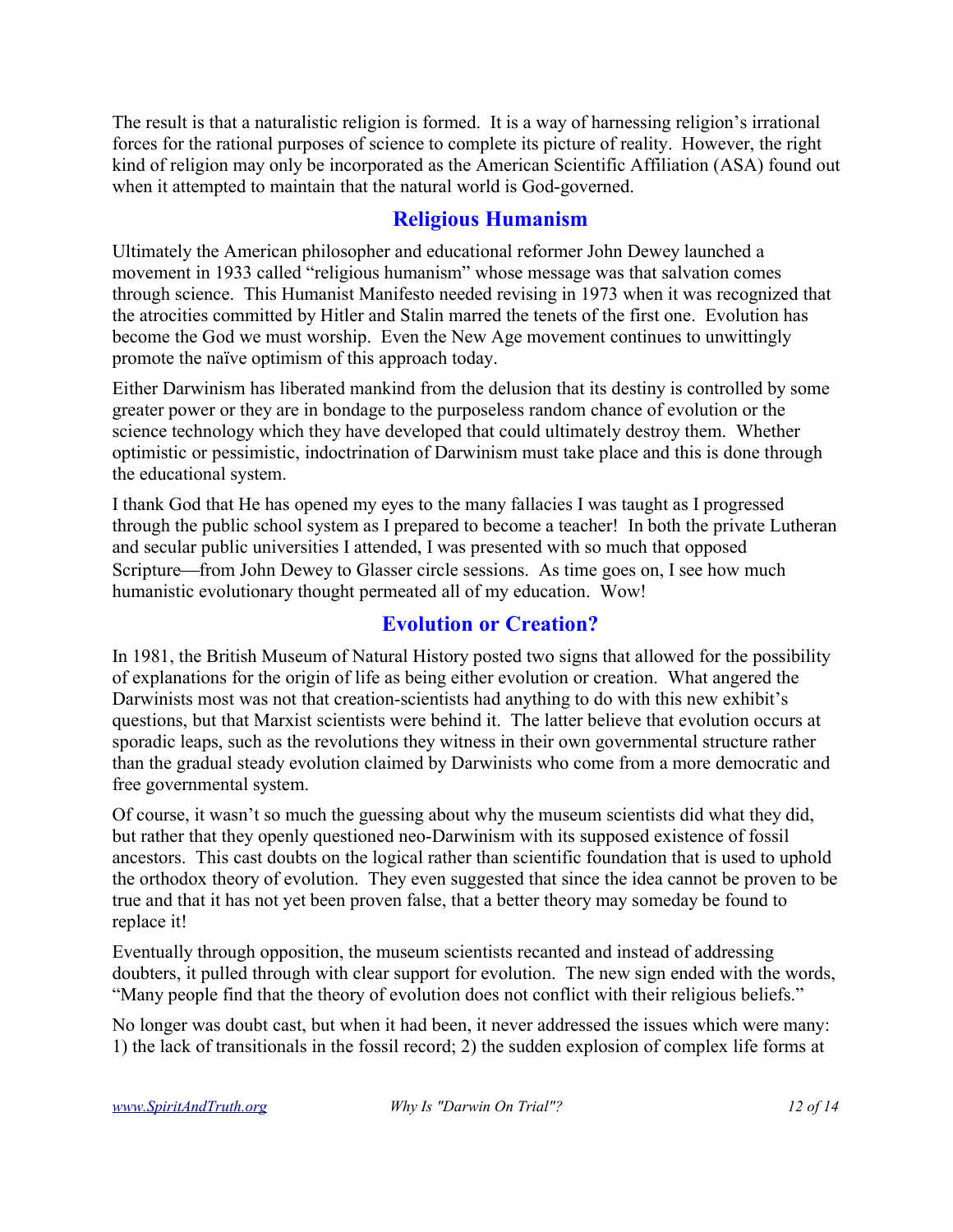the beginning of the Cambrian age; 3) the difficulty of explaining the origin of the genetic code; 4) the limits to change shown by breeding experiments; 5) the "hopeful monster" controversy; 6) the punctuated equilibrium controversy; and 7) the importance of catastrophic extinctions.

What can be seen from this incident is that creationists are not necessarily responsible for educators wanting to stick to generalities when they present evidence for evolution. In fact, they are mainly concerned that when their theory is presented, it is done in such a way to prevent skepticism to arise as a result of their explanation. Encouraging their listeners to think about other alternatives is strictly avoided.

Another event occurred in the California State Board of Education. In 1989, a Policy Statement was enacted about the teaching of science. It clarified that science is concerned with observable facts and testable hypotheses, not about divine creation with its ultimate purposes and causes. The latter is a nonscientific subject that would be covered in literature and social studies instead. This made a distinction between understanding which is related to science and belief which is related to matters of religion including creation.

What occurred as a result is that science teachers were unable to address creation issues in the classroom and students with creation inquiries could only discuss such questions with their families and the clergy. Creation-science became ostracized from the classroom and students were now free to be indoctrinated by evolution without interference. However, Darwinists do not make such a distinction between understanding and belief. If evolution is understood, it is to be believed, no questions asked!

I find a consistent pattern among evolutionists. They appear to be open-minded when they first request equal time be given to their viewpoints in the classroom. But once they are accepted as partners in the task of education, they always find a way to force their creationist opponents out of the way. Darwinists shift gears as it suits their agenda! If nothing else, this course has provided me with an insight not only about the lack of evidence for evolution as compared to creationism, but it has shed light on the tactics used by evolutionists. I have learned an immense amount from reading this book!

# **Science and Pseudoscience**

What is the difference between science and pseudoscience? Karl Popper gives us the answer. Both Marxism and the psychoanalytic schools of Freud and Adler articulate theories that appear to explain everything, but in actuality explain nothing. Darwin's theory is an example.

When Popper explored the contrast between the methodology of Marx or Freud with Albert Einstein, they were quite different. Freud looked for confirming examples only and modified his theory so that everything counted as confirmation. Marx did the same thing. This is *pseudoscience*. Einstein sought evidence to either validate or falsify his theory and when the latter occurred, his theory was modified. Einstein's approach is true *science.*

Instead of working from an induction model, Popper believed that one should begin with conjecture about the world. This provided a starting point for investigation where both confirmation and falsification can occur. If the latter happened, a new explanation is needed.

Popper believes that a wrong view of science comes about when there is a craving to be right. This is rooted in pride and the scientist will defend his theory with every means at his disposal